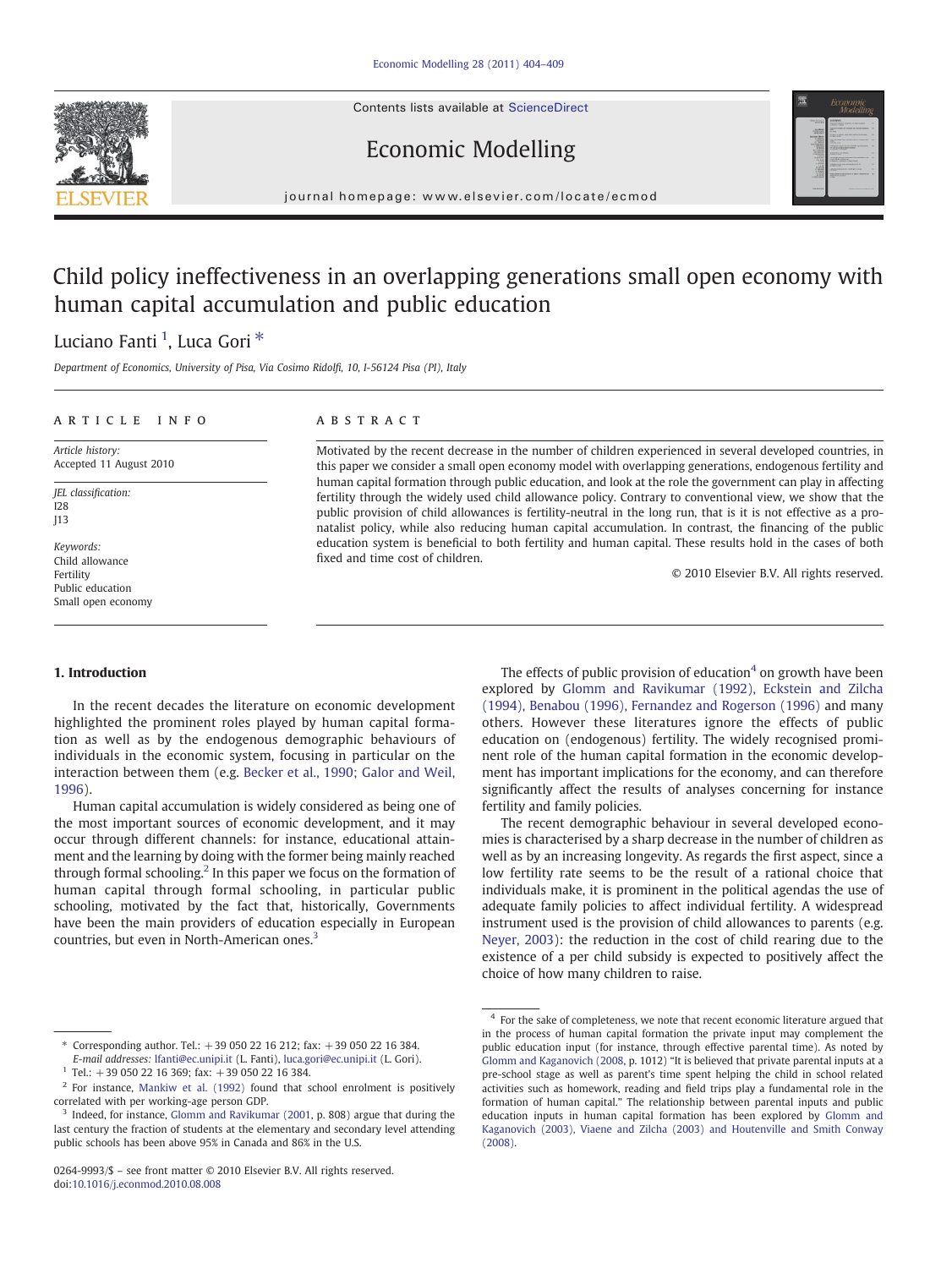There are two important papers by [Zhang \(1997\) and de la Croix](#page--1-0) [and Doepke \(2003\)](#page--1-0) that jointly analyse the interplay between fertility, education and economic growth. Both are framed in the literature of the quantity–quality trade-off (along the line of [Becker and Barro,](#page--1-0) [1988\)](#page--1-0) and assume time cost of children in an overlapping generations (OLG) model. Moreover, the former author, different from the latter, assumes that parents care about the utility of their descendants (i.e. complete or strong altruism towards children (see, [Razin and](#page--1-0) [Ben-Zion, 1975; Zhang, 1995](#page--1-0)). In both papers investments in education are privately provided by parents and agents choose the number of children as well as the amount of goods to be invested in the education of each child ([Zhang, 1997](#page--1-0)) or the time should be devoted to schooling activities per child ([de la Croix and Doepke,](#page--1-0) [2003\)](#page--1-0) in a context of endogenous growth. However, while [de la Croix](#page--1-0) [and Doepke \(2003\)](#page--1-0) adopt the standard growth model à la [Diamond](#page--1-0) [\(1965\), Zhang \(1997\)](#page--1-0) does not consider the production side of the economy.

In particular, [Zhang \(1997\)](#page--1-0) looked at the role of education and fertility subsidies finding that a rise in the education subsidies reduces fertility and speeds up economic growth because the relative cost of education shrinks and the educational spending relative to per capita family income increases. In contrast, raising the child allowance increases fertility and depresses economic growth because the relative cost of education raises and the educational spending relative to per capita family income lowers.

[De la Croix and Doepke \(2003\),](#page--1-0) instead, mainly focused on the inequality issue and showed that fertility differentials between the poor and the rich matter for inequality and growth. However, they did not deal with public policies.<sup>5</sup>

Different from the previous literature, in this paper we analyse the effects of child and education policies in an economy with endogenous fertility, public education and fixed cost of children, and look at the role the government can play in affecting fertility rates, by developing a small open economy model where individuals derive utility from material consumption over the life cycle and the number of children they have (i.e. the so called weak form of altruism towards children, see [Zhang and Zhang, 1998](#page--1-0)),<sup>6</sup> and assuming, in particular, the standard OLG model of neoclassical growth à la [Diamond \(1965\)](#page--1-0).<sup>7</sup> It is shown that human capital accumulation is reduced by child allowances, while their overall effect on the choice of the number of children crucially depends on the relative strength of the substitution effect due to the reduced cost of children and the income effect due to the negative change in the endowment of human capital. $8$  Therefore we argue, rather unexpectedly, that a child allowance policy is fertility-neutral. Indeed the individual demand for children ultimately depends only  $-$  in a positive way  $-$  on the educational contribution rate. These results hold even when child rearing activities are time consuming and thus reduce the time spent working. Our results contribute to shed new light on the relationship between fertility, education, economic growth and public policies in the OLG literature.

In particular, the results by [Zhang \(1997\)](#page--1-0) are the most related to ours. Let us now briefly explain the reasons why while [Zhang \(1997\)](#page--1-0) concluded that the public provision of child allowances pulls up fertility and education subsidies decrease fertility in the long run, in this paper the opposite result is obtained. In fact, while in the model by Zhang individuals face a trade-off when choosing between material consumption, education expenditure and the quantity (i.e. the number) of children, in our model the trade-off is only between material consumption and the quantity of children. This is because while in the former model education is privately chosen by individuals, in the present context it is publicly provided and thus it does not represent an individual choice variable. Moreover, while the results by Zhang are in line with the commonplace, that is child allowances shift private expenditures from education (and material consumption) to the number of children, and education subsidies, instead, make the opposite, in our model:  $(i)$  as regards child allowances, in the long run the substitution effect towards the number of children (which is the prevailing effect in the Zhang's model) is exactly counterbalanced by the negative income effect<sup>9</sup> induced by a reduced human capital accumulation due to the increased number of children that attend school over which the public schooling expenditure must be split;  $(ii)$  as regards policies supporting education, in our model, where, different from the Zhang's model, there is no trade-off between private expenditure in education and the quantity of children, the effects go as follows: a rise in the financing of public education requires an increase in the educational contribution rate, which implies, in turn, a reduction in the disposable income of the young workers. However, this negative effect is overweighed by the positive effect on the working income due to the increased human capital accumulation. Therefore, the overall effect of a rise in the educational contribution rate is a stimulus to fertility.

Moreover, in the Zhang's model there exists an additional effect that tends to reinforce his conventional results on economic growth: that is, the assumption of time costs of children. In such a case in fact a rise in the child allowance contributes to decrease the expenditure in education and increase the quantity of children, while also causing a reduction in the supply of labour as the time needed to care about children increases (in contrast, when education subsidies shift from the number of children to the educational expenditure also cause a rise in the supply of labour).

In order to check for the robustness of our findings, we have also introduced the hypothesis of time costs of children following [Zhang](#page--1-0) [\(1997\).](#page--1-0) It is shown that even by considering such a child cost structure, although a multiplicity of equilibria and an obvious negative relationship between fertility and income emerge, the "neutrality" result of the effect of child allowances as well as the positive effect of the public education policy on fertility are confirmed.

To sum up, our findings suggest that the public provision of child allowances misses its pro-natalist purpose while also dampening the formation of human capital. In contrast, an enlargement of the public provision of education monotonically increases both human capital and fertility and can therefore be used with pro-natalist purposes.

<sup>&</sup>lt;sup>5</sup> A crucial hypothesis of their model is that teachers instead of parents provide education. This creates, in turn, a positive externality on the accumulation of human capital, while also implying that the cost of education is fixed for parents, so that the cost of educating children is higher for poor parents. They found that the poorer the parents, the higher the demand for children and the lower their education level. The fertility differential depends on the initial distribution of income. The larger such a differential the lower is the average education.

Notice that we did not choose a class of model with complete or strong altruism [\(Barro, 1974; Becker and Barro, 1988; Ehrlich and Lui, 1991\)](#page--1-0), where parents internalise the utility of their descendants, because we concentrate on the effects of taxes and expenditures. Therefore, such public policies, as known, tend to be ineffective in that class of models because there is in practice an individuals' infinite horizon. In fact, "in these models the effects of changes in taxes are negated via changes in bequests, and so are ill suited to analysing social security or publicly funded education." [\(Pecchenino and Pollard, 2002,](#page--1-0) p. 149).

<sup>7</sup> Other papers, such as [van Groezen et al. \(2003\) and Fenge and Meier \(2005\)](#page--1-0) adopted the same framework (i.e., for instance, weak form of altruism and small open economy in an OLG Diamond's model), but, different from ours, they abstract from human capital formation and focus essentially on the interaction between family and pension policies.

Indeed, the idea that a child allowance policy should act as a fertility-enhancing device is essentially based on the effect of a strong substitution effect through a reduced cost of child rearing. However, [Fanti and Gori \(2007\)](#page--1-0) showed, in an OLG closed economy à la Diamond, that such an idea is valid only in either the short-run or in a partial equilibrium context with fixed factor prices, but it may not hold in a closed economy general equilibrium model.

<sup>&</sup>lt;sup>9</sup> We recall that in this type of models with endogenous fertility and fixed cost of children the fertility rate is positively related with income (see Eq. (7)).